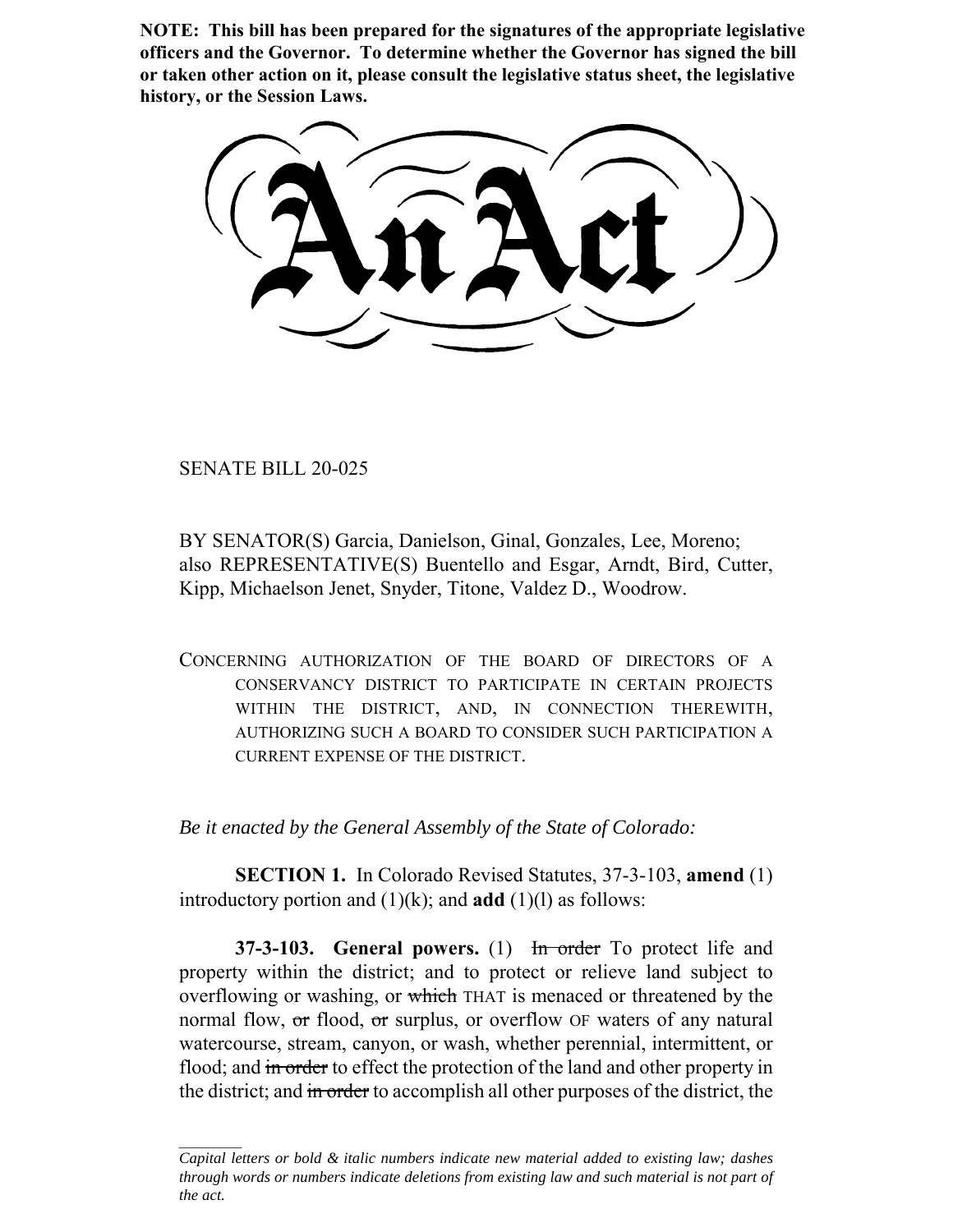board of directors is authorized:

(k) To participate in the development of parks and recreational facilities WITHIN THE BOUNDARIES OF THE DISTRICT, including but not limited to, THE DEVELOPMENT OF trails, greenways, and riverfront development within the boundaries of said district RIVERFRONTS, AND TO CONSIDER SUCH PARTICIPATION A CURRENT EXPENSE OF THE DISTRICT; AND

(l) TO PARTICIPATE IN ARTISTIC AND BEAUTIFICATION PROJECTS THAT IMPROVE THE AESTHETIC APPEARANCE OF WATERWAYS WITHIN THE BOUNDARIES OF THE DISTRICT AND TO CONSIDER SUCH PARTICIPATION A CURRENT EXPENSE OF THE DISTRICT.

**SECTION 2. Act subject to petition - effective date.** This act takes effect at 12:01 a.m. on the day following the expiration of the ninety-day period after final adjournment of the general assembly (August 5, 2020, if adjournment sine die is on May 6, 2020); except that, if a referendum petition is filed pursuant to section 1 (3) of article V of the state constitution against this act or an item, section, or part of this act within such period, then the act, item, section, or part will not take effect unless